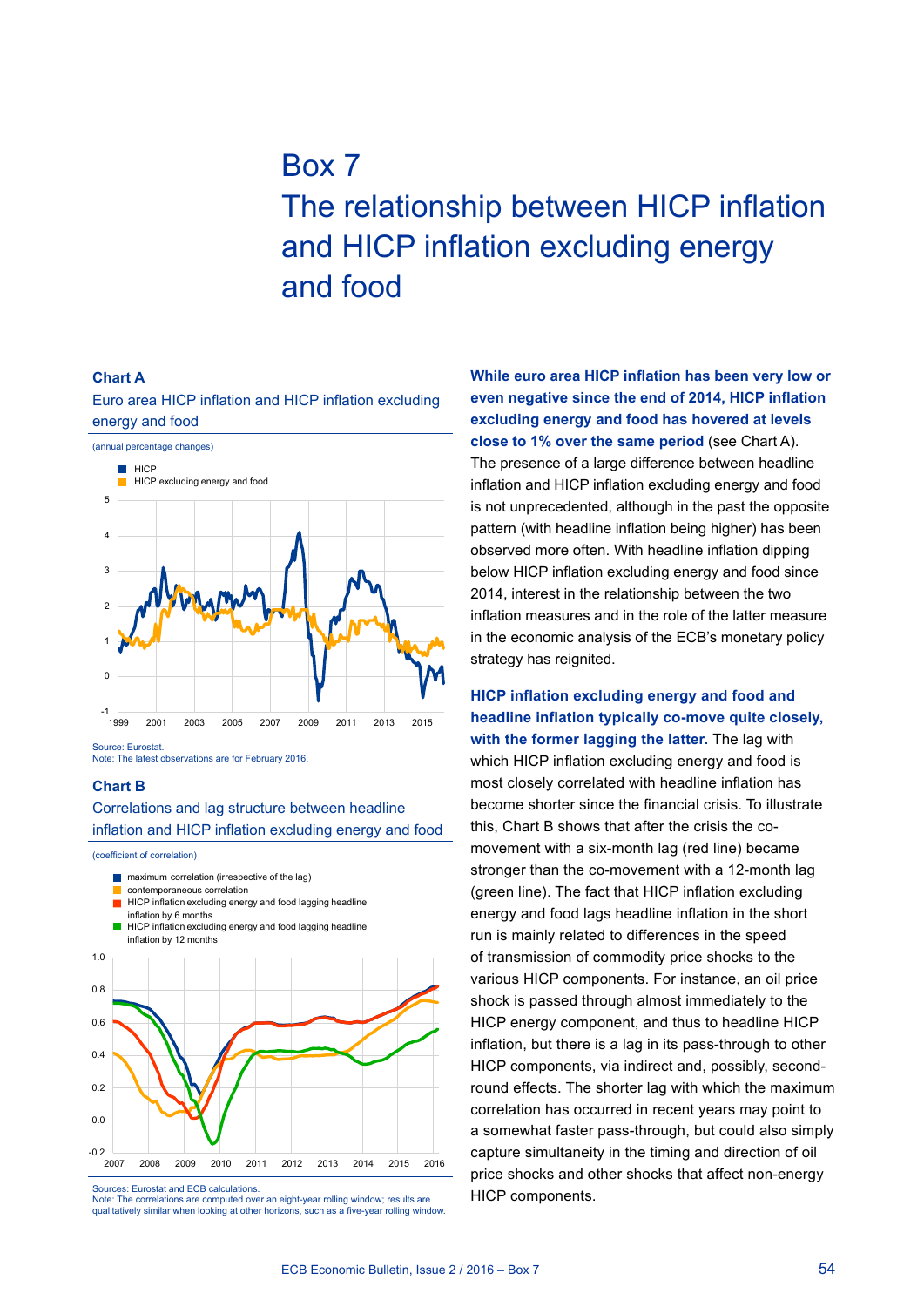## **HICP inflation excluding energy and food is a poor predictor of developments in headline inflation over short horizons, but it can be more informative than headline inflation itself for medium-term inflationary trends.** This poorer performance of HICP inflation excluding energy and food as a predictor in the short term is due to the fact that it lags headline inflation. The table shows the root mean squared error (RMSE) for predictions of headline inflation 3, 6, 12 and 24 months ahead for both headline inflation and HICP inflation excluding energy and food. At shorter horizons, such as 3 and 6 months, current headline inflation provides more accurate forecasts than current HICP inflation excluding energy and food, whereas the latter performs better at predicting headline inflation 12 and 24 months ahead. This is consistent with a situation in which one-off shocks to the price level stemming from a change in commodity prices affect the headline inflation rate only for the next 12 months, but not over a longer horizon. The statistical finding that HICP inflation excluding energy and food has better predictive power for medium-term inflationary pressures derives from the fact that it is less "noisy" than headline inflation, as borne out by all the measures of volatility presented in the table. HICP inflation excluding energy and food is thus useful for looking beyond short-term shocks.

## **Table** Mean, volatility and predictive power for headline inflation, January 1999-February 2016

|                                                                   | Mean                      | <b>Volatility</b>            |                                    |                                | Predictive power for headline inflation<br>at various horizons |                         |                          |                          |
|-------------------------------------------------------------------|---------------------------|------------------------------|------------------------------------|--------------------------------|----------------------------------------------------------------|-------------------------|--------------------------|--------------------------|
|                                                                   | Average<br>inflation rate | <b>Standard</b><br>deviation | <b>Coefficient of</b><br>variation | <b>Mean absolute</b><br>change | <b>RMSE</b><br>3 months                                        | <b>RMSE</b><br>6 months | <b>RMSE</b><br>12 months | <b>RMSE</b><br>24 months |
| Headline inflation<br>HICP inflation excluding energy<br>and food | 1.79<br>1.43              | 0.95<br>0.46                 | 0.53<br>0.32                       | 0.18<br>0.11                   | 0.50<br>0.91                                                   | 0.75<br>0.95            | 1.18<br>1.02             | 1.36<br>1.14             |

Sources: Eurostat and ECB calculations.

Notes: The coefficient of variation is the standard deviation divided by the mean. The mean absolute is the average of the absolute value of the monthly first difference of<br>each inflation measure. The RMSE is the square ro computed based on annual growth rates.

#### **HICP inflation excluding energy and food is not an "ideal" measure of**

**underlying inflation.**<sup>1</sup> There is no widely accepted definition of underlying inflation, but in practice any such measure should capture the more persistent components of inflation and should thus track inflation trends. However, the HICP excluding energy and food may at any point in time be affected by temporary factors that have no implication for the medium term (e.g. indirect effects of commodity price changes, changes in administered prices, indirect taxes or calendar effects). Moreover, the excluded energy and food components can themselves have more persistent dynamics, for example owing to trends in commodity prices, as was observed in the early 2000s. These dynamics could have implications for inflation in the medium term and should therefore be captured by a measure of underlying inflation. The fact that food and energy prices can have a persistent component is reflected in HICP inflation excluding energy and food being a biased indicator of headline inflation over the medium term, as its long-term average has been below that of headline inflation. Energy prices have increased by an annual average rate slightly below 4% since 1999, driving a gap between average headline inflation and average HICP inflation excluding energy and food.

<sup>1</sup> For a more in-depth discussion on this topic, see the box entitled "Are sub-indices of the HICP measures of underlying inflation?", *Monthly Bulletin*, ECB, December 2013.